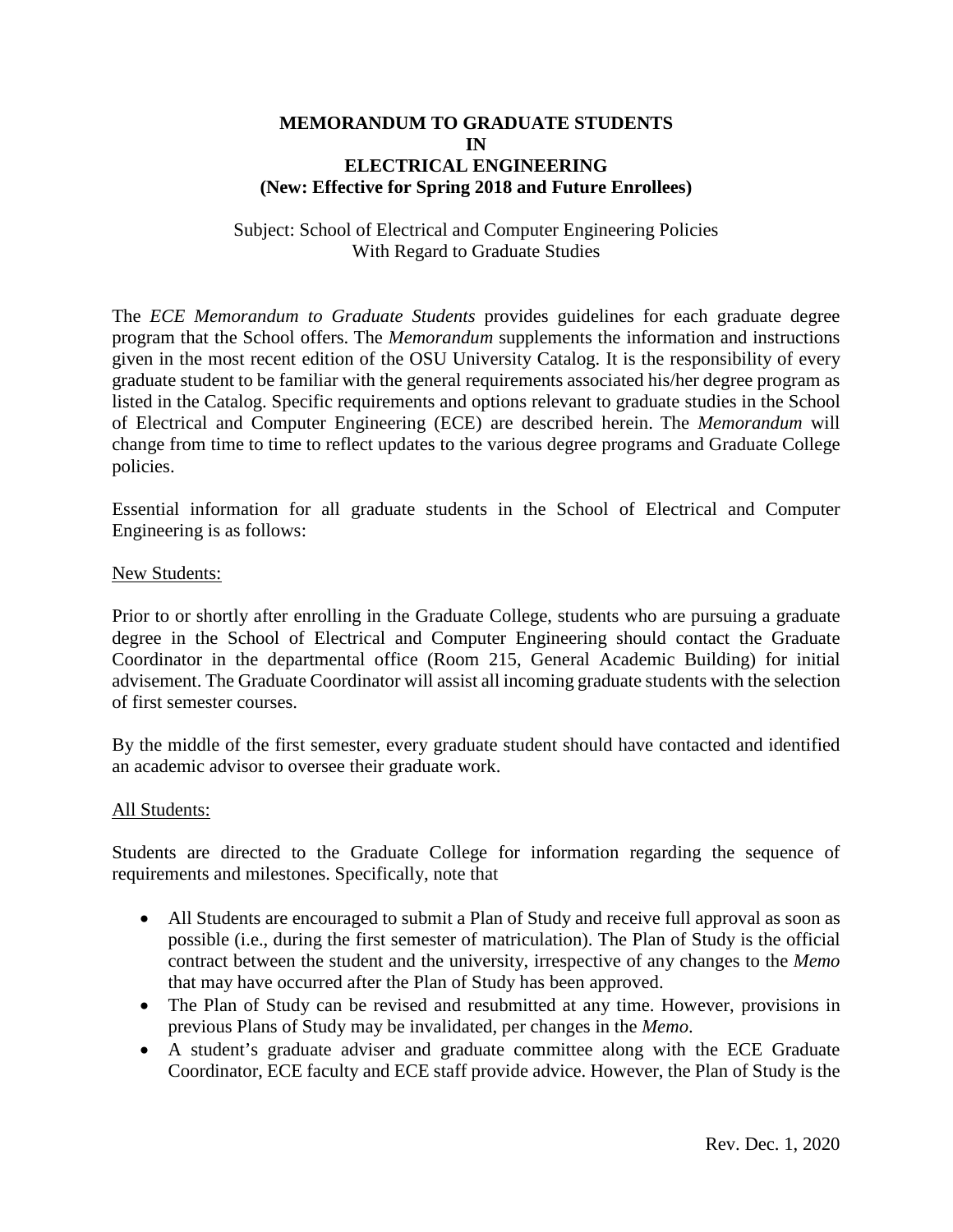official contract between the student and university, irrespective of the advice that has been received. It is the student's responsibility to manage the Plan of Study process.

- The application for degree (diploma application) must be submitted to the Graduate College at the BEGINNING of the term in which the degree is to be conferred.
- A student MUST be enrolled in a minimum of two (2) credit hours during the semester in which degree requirements are completed.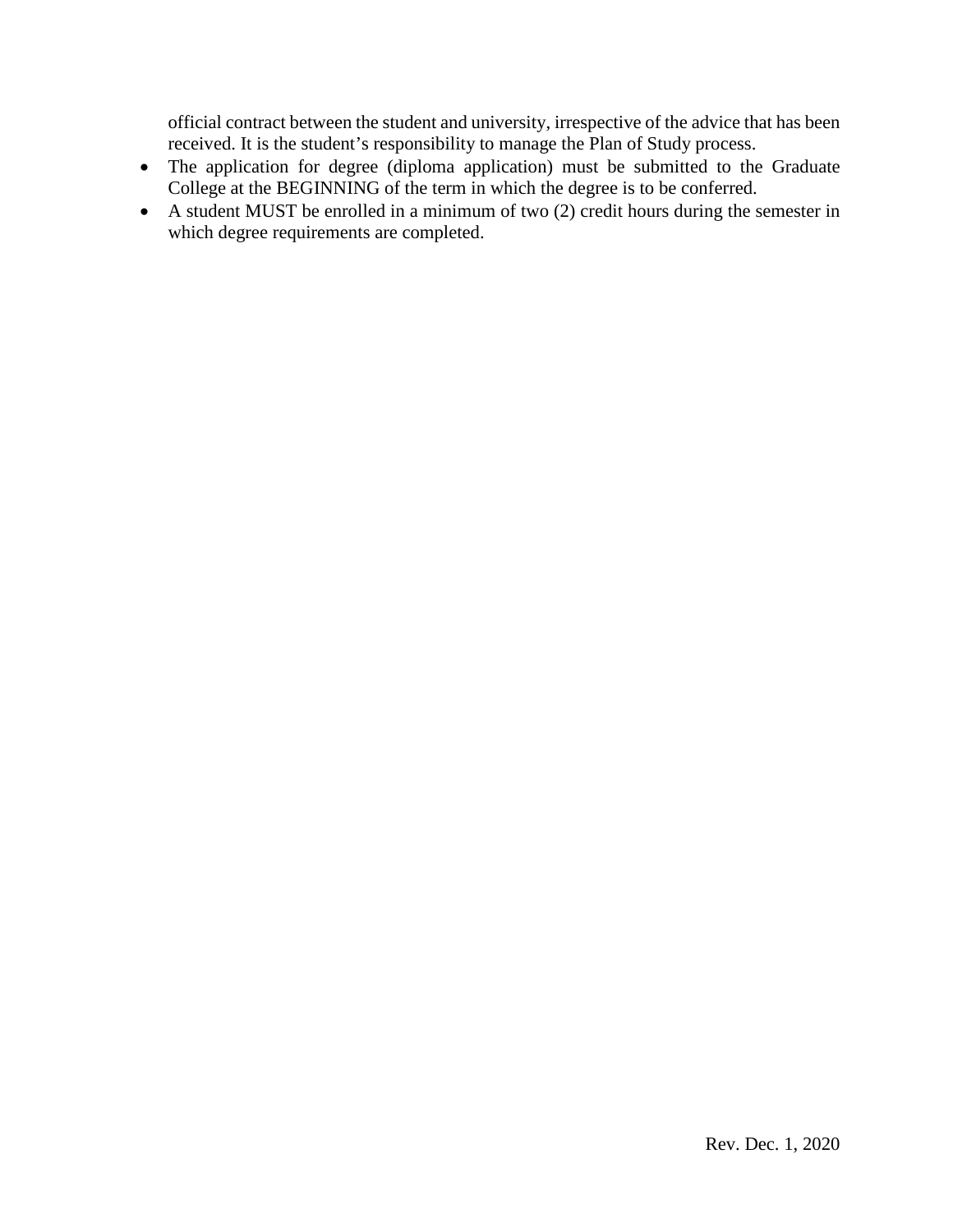# **MASTER OF ENGINEERING DEGREE:**

The Master of Engineering in Electrical Engineering (MEngEE) is a professional degree offered under the OSU Graduate College Professional Path (Plan II). It is intended for students who wish to enhance their professional qualifications for an enhanced engineering career in the workforce. The degree requires 33 graduate credit hours.

Students in the MEngEE program **are required** to take courses in at least four areas of ECEN at the 5000 level (designated by second digit of the course number) or above. The degree program requirements are summarized in the following table:

|                                    |          | $MEngEE$ (33 hrs.) |
|------------------------------------|----------|--------------------|
| <b>ECEN GRADUATE LEVEL COURSES</b> | 24 hours |                    |
| ADDITIONAL GRADUATE LEVEL COURSES  | 9 hours  |                    |

## Additional MEngEE Degree Requirements:

- **A.** ADDITIONAL COURSES may include non-ECEN, math, science, or engineering graduate-level courses *with approval* of the student's graduate advisory committee.
- **B.** Students will prepare a poster presentation documenting a major design project performed in coursework during the MEngEE program. The presentation will be given to the ECE Graduate Assessment Committee during the last week of the semester.
- **C.** Students MUST take any remedial courses at the first enrollment opportunity after entrance into the MEngEE program. Remedial courses are by definition courses that are not approved for graduate credit. Such courses may not be included in the MEngEE Plan of Study.
- **D.** Up to nine (9) credit hours of ECEN 5080 may be included on the MEngEE Plan of Study. (ECEN 4xxx courses approved for graduate credit completed in the Spring 2020 semester or earlier are equivalent to ECEN 5080 in the Plan of Study.)
- **E.** A maximum of three credit hours of ECE 5070 may be included on a Plan of Study with approval of the advisory committee.
- **F.** ECEN 5000, ECEN 5030, ECEN 6000, ECEN 6050, and ENGL 5693 may not be applied to the MEngEE Plan of Study.
- **G.** Students who do not have a BSEE or BSCpE degree **MAY** include **only one** "outside" ECEN course on their MEngEE Plan of Study. The "outside" course must be approved for graduate credit and must be in math, science, or engineering topics.

## Entrance Requirements:

**A.** 3.0 GPA in an accredited BSEE or BSCpE program is the standard for admission to the MEngEE program. However, applicants with lower GPA **may be granted** probationary admission. Students who have bachelor's degrees in other engineering fields **may be**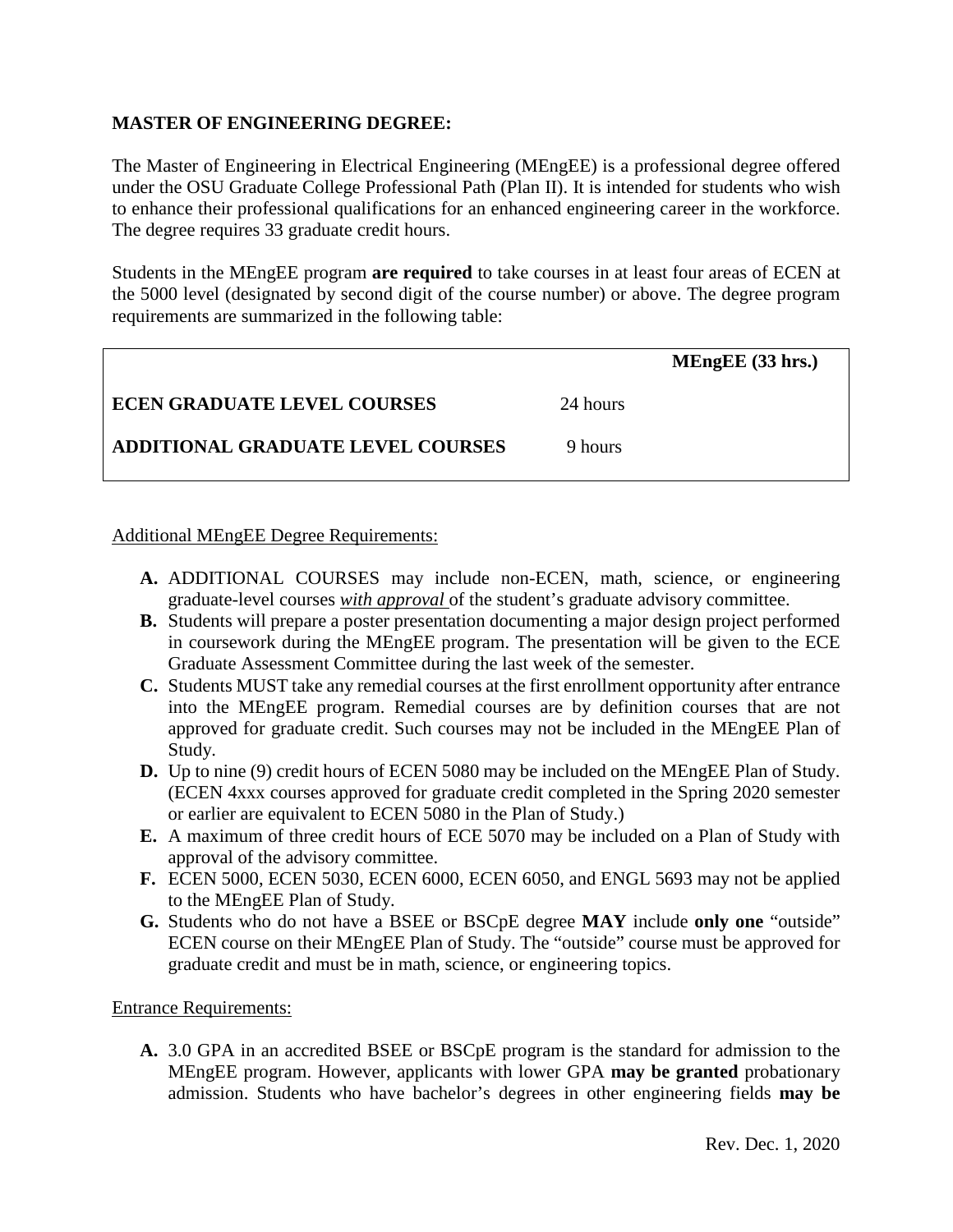**admitted** to the MEngEE program, **subject to** the same GPA requirements. These candidates will be expected to take enough prerequisite courses (from undergraduate ECEN courses, and perhaps some courses in Mathematics, Computer Science and/or Physics) to accomplish two ends: (a) to assure a reasonable basis for success in the graduate courses associated with the MEngEE degree; and, (b) to assure that when the candidate enters the workforce with the MEngEE degree, there will be no potential deficiencies in the candidate's technical background. This may require some prerequisite courses in areas of study in which the student has little interest and in which he/she has no intention of practicing after graduation. Students are sometimes admitted to an MEngEE program with a grade of "C" in one or two junior- or senior-level courses. Students **may be required,** as a condition of admission to the MEngEE, program to repeat such courses, or take another undergraduate-level course in the same or closely related area of study. A grade of "B" MUST be attained for such prescribed prerequisite courses.

- **B.** Students admitted unconditionally to the program are assumed competent to take the required MEngEE courses. If the student feels unprepared for one of the required classes, he/she may enroll in the appropriate prerequisite courses.
- **C.** Students admitted conditionally should enroll in the necessary undergraduate prerequisite courses as a first priority. Graduate courses may be taken concurrently with prerequisite courses in other areas. Students need not necessarily complete all prerequisite courses before taking the first 5000-level courses.
- **D.** Note: The aforementioned prerequisite courses do not count towards the degree requirements of the MEngEE degree. That is, these prerequisite courses are not listed in the Plan of Study.
- **E.** The School of Electrical and Computer Engineering **waives** the foreign-language requirement for MEngEE degree.

## Graduate record examination:

Scores for the Graduate Record Examination (GRE) general exam must be submitted with the application. Applicants scoring 153 and higher on the verbal section and 155 and higher on the quantitative section of the GRE have proven to be competitive within the ECE graduate program.

## Retention standards:

The Graduate College bulletin sets forth certain minimum grade standards for retention: **The School of Electrical and Computer Engineering expects all candidates to attain grades of "B" or better in all courses taken as graduate students, whether prerequisite courses or courses listed as part of the Plan of Study. A grade below "B" in a prerequisite course is cause for suspension. A grade below "C", or more than two (2) "C's" in graduate courses will result in suspension. A GPA of 3.0 or above in graduate courses must be maintained.**

A preliminary **Plan of Study** for the MEngEE degree should be worked out by the student and with his/her advisor. This plan should include a listing of course work and an estimate of the time schedule. **The initiative for proposing a Plan of Study lies with the student.** The Graduate College requires that a MEngEE Plan of Study be filed **BEFORE** the student registers for his/her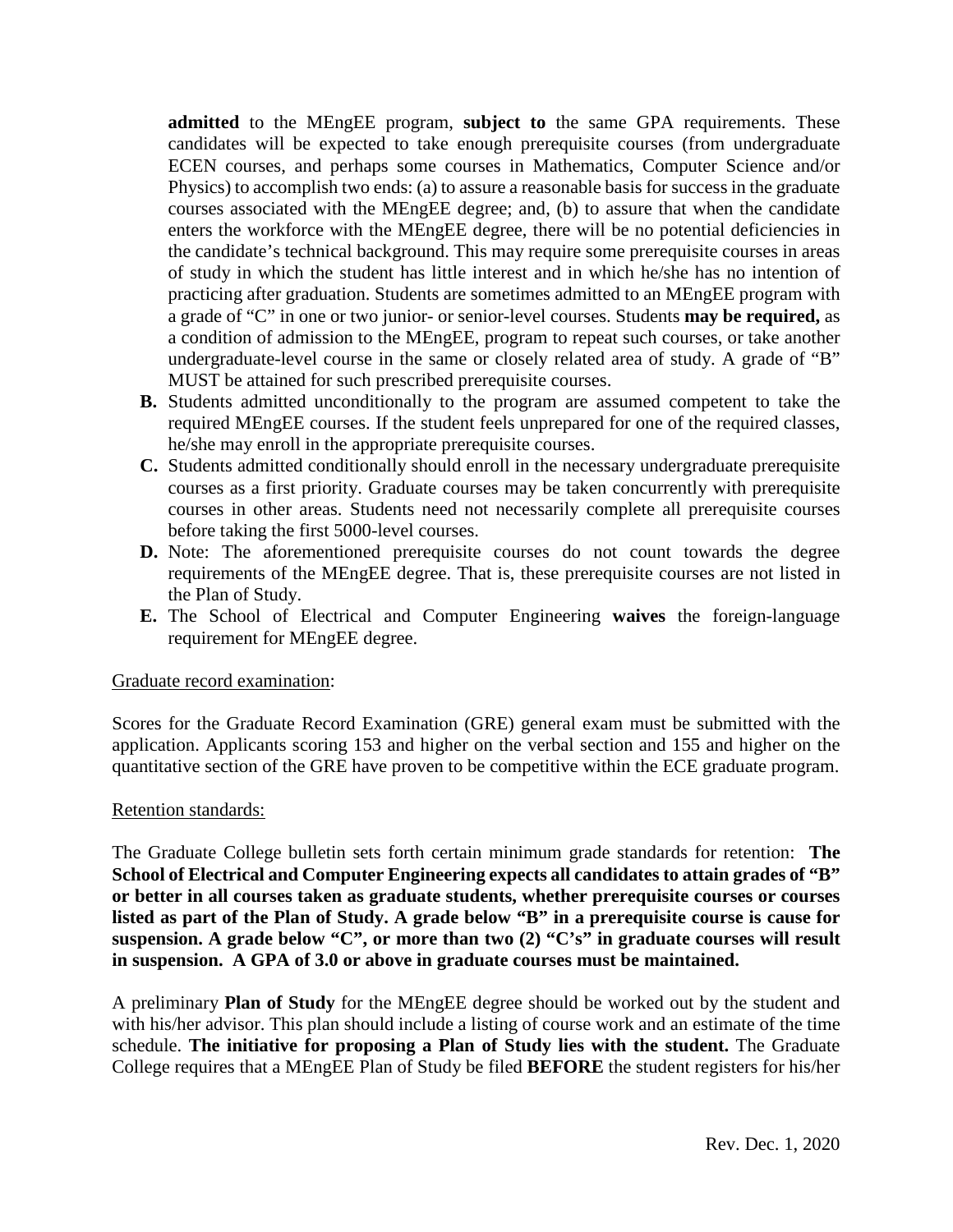$17<sup>th</sup>$  hour of graduate credit. The approval of the student's advisor and two other faculty members as well as that of the Dean of the Graduate College is required for all MEngEE Plans of Study.

Plans of Study may be revised from time to time; the revision is accomplished by submitting a new plan as outlined above. **The Graduate College REQUIRES that the final plan be filed before registration for the semester in which the necessary work for the degree will be completed.**

# "4+1" Accelerated Master of Engineering

Students admitted to the ECE "4+1" accelerated Master of Engineering program may apply up to nine (9) credit hours that have been applied to an OSU BSEE or BSCpE degree Plan of Study to the MEngEE Plan of Study. Such students will require an additional 24 hours of graduate course work. Students may apply to the accelerated Master's program at any time after the completion of 90 credit hours toward the BS degree. The dual-credit hours must be ECE courses approved for graduate ECE credit and the student must have earned an "A" or "B" in each dual-credit course. All other admission and degree requirements must be met.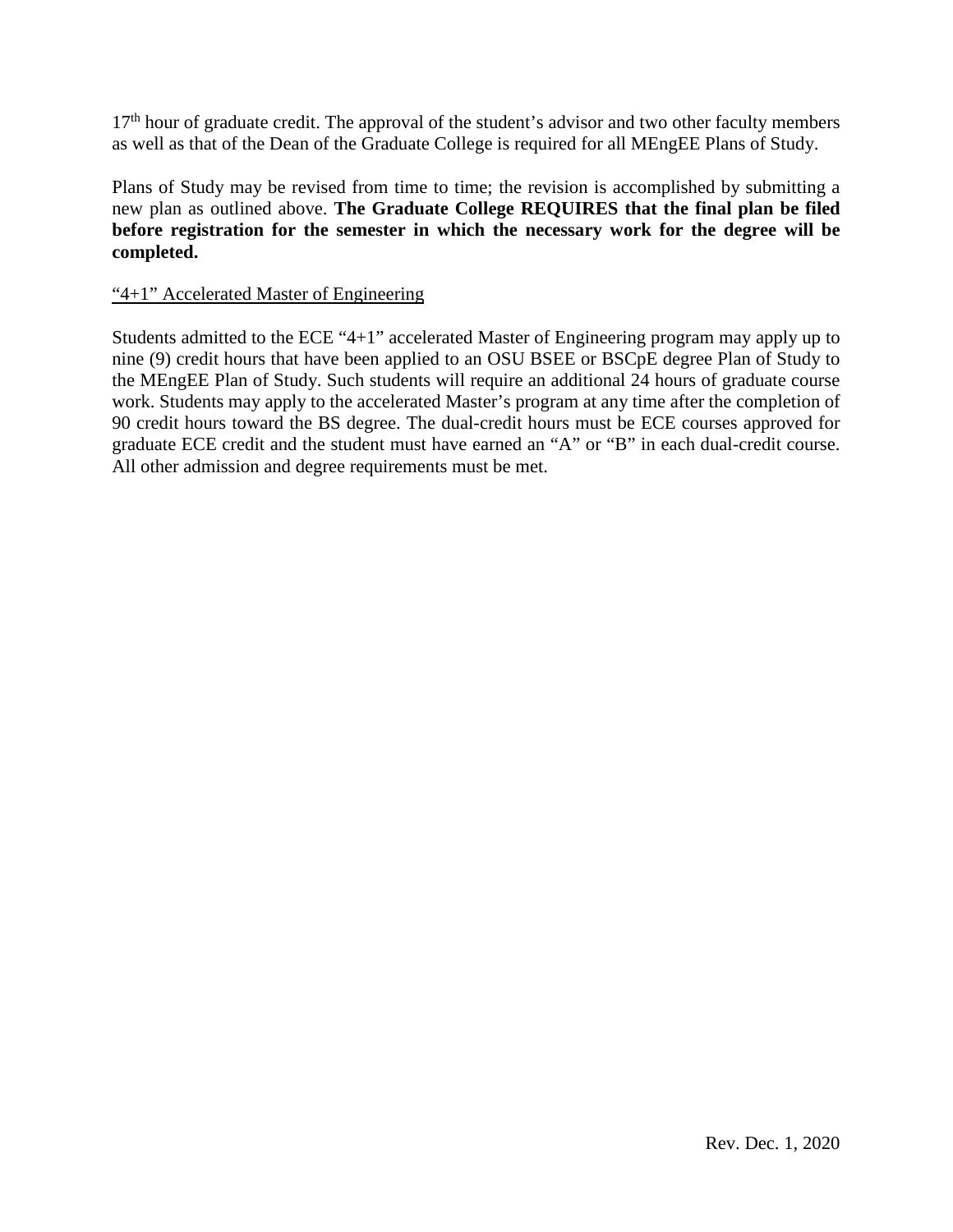## **MASTER OF SCIENCE DEGREE:**

The Master of Science in Electrical Engineering (MSEE) degree is an academic, research-based degree offered under the OSU Graduate College Traditional Path (Plan I) including a thesis. It is intended for students who wish to make fundamental contributions to the understanding and practice of engineering science and techniques. It is also intended to prepare students for the Ph.D. program. The degree requires 30 hours of graduate-level credit, including 6 hours of Thesis credit.

Students in the MSEE degree program **are required** to take courses in at least two areas of ECEN at the 5000 level (designated by the second digit of course number) or above. A summary of the degree requirements is given in the following table:

|                                    |          | <b>MSEE</b> (30 hrs.) |
|------------------------------------|----------|-----------------------|
| <b>ECEN GRADUATE LEVEL COURSES</b> | 21 hours |                       |
| ADDITIONAL GRADUATE LEVEL COURSE   | 3 hours  |                       |
| <b>THESIS</b>                      | 6 hours  |                       |
|                                    |          |                       |

#### Additional MSEE Degree Requirements:

- **A.** The ADDITIONAL COURSE may include a non-ECEN, math, science, or engineering graduate-level course *with approval* of the student's graduate advisory committee.
- **B.** Up to three (3) credit hours of ECEN 5070 and six (6) credit hours of ECEN 5080 may be included on the MSEE Plan of Study with approval of the advisory committee. (ECEN 4xxx courses approved for graduate credit completed in the Spring 2020 semester or earlier are equivalent to ECEN 5080 in the Plan of Study.)
- **C.** An MSEE Plan of Study must include exactly six (6) hours of ECEN 5000 (Thesis).
- **D.** ECEN 5030, ECEN 6000, ECEN 6050, and ENGL 5693 may not be applied to an MSEE Plan of Study.
- **E.** Students MUST take any remedial courses at the first enrollment opportunity after entrance into the MSEE program. Remedial courses are by definition courses that are not approved for graduate credit. Such courses may not be included in the MSEE Plan of Study.
- **F.** No course required for the BSEE or BSCpE degree at OSU may appear on the MSEE Plan of Study.
- **G.** No OSU course equivalent to a course applied to a Bachelor's degree at OSU or another institution may be included on the MSEE Plan of Study.

#### Entrance Requirements:

**A.** 3.0 GPA in an accredited BSEE or BSCpE program is the standard for admission to the MSEE program. However, applicants with lower GPA **may be granted** probationary admission. Students who have BS degrees in other engineering fields **may be admitted** to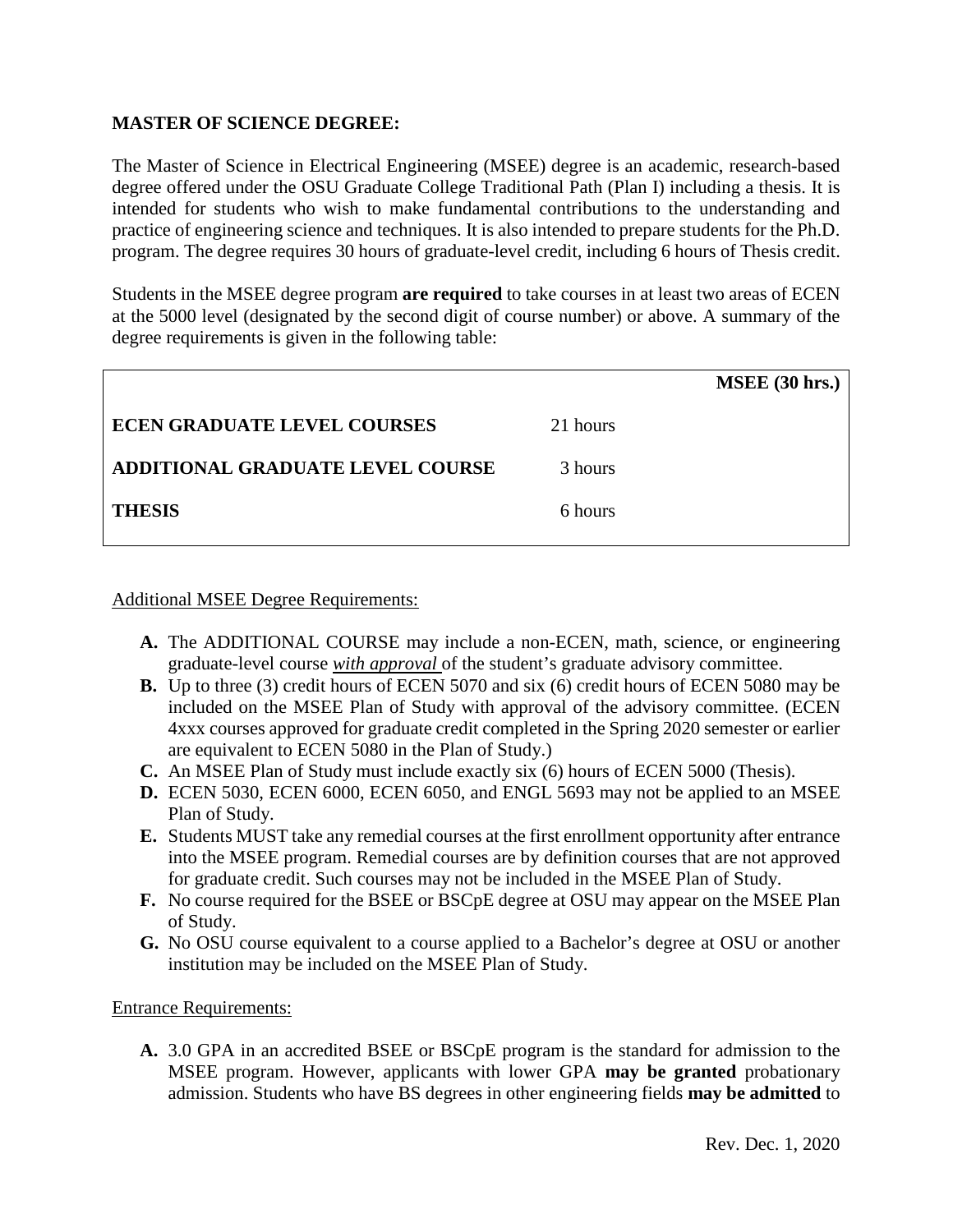the MSEE program, **subject to** the same GPA requirements. These candidates will be expected to take enough prerequisite courses (from undergraduate ECEN courses, and perhaps some courses in Mathematics, Computer Science and/or Physics) to accomplish two ends: (a) to assure a reasonable basis for success in the graduate courses associated with the MSEE degree; and, (b) to assure that when the candidate enters the workforce with the MSEE degree, there will be no potential deficiencies in the candidate's technical background. This may well require some prerequisite courses in areas of study in which the student has little interest and in which he/she has no intention of practicing after graduation. Students are sometimes admitted to an MSEE program with a grade of "C" in one or two junior- or senior-level courses. Students **may be required,** as a condition of admission to the MSEE program to repeat such courses, or take another undergraduatelevel course in the same or closely related area of study. A grade of "B" or better MUST be attained for such prescribed prerequisite courses.

- **B.** Students admitted unconditionally to the program are assumed competent to take the required MSEE courses. If the student feels unprepared for one of the required classes, he/she may enroll in the appropriate prerequisite courses.
- **C.** Students admitted conditionally should enroll in the necessary undergraduate prerequisite courses as a first priority. Graduate courses may be taken concurrently with prerequisite courses in other areas. Students need not necessarily complete all prerequisite courses before taking the first 5000-level courses.
- **D.** Note: The aforementioned prerequisite courses do not count towards the degree requirements of the MSEE degree. That is, these prerequisite courses are not listed in the Plan of Study.
- **E.** The School of Electrical and Computer Engineering **waives** the foreign-language requirement for MSEE degree.

## Graduate Record Examination**:**

Scores for the Graduate Record Examination (GRE) general exam must be submitted with the application. Applicants scoring 153 and higher on the verbal section and 155 and higher on the quantitative section of the GRE have proven to be competitive within the ECE graduate program.

## Retention Standards**:**

The Graduate College bulletin sets forth certain minimum grade standards for retention: **The School of Electrical and Computer Engineering expects all candidates to attain grades of "B" or better in all courses taken as graduate students, whether prerequisite courses or courses listed as part of the Plan of Study. A grade below "B" in a prerequisite course is cause for suspension. A grade below "C", or more than two (2) "C's" in graduate courses will result in suspension. A GPA of 3.0 or above in graduate courses must be maintained.**

A preliminary **Plan of Study** for the MSEE degree should be worked out by the student and with his/her advisor. This plan should include a listing of course work and an estimate of the time schedule. **The initiative for proposing a Plan of Study lies with the student.** The Graduate College requires that a MSEE Plan of Study be filed **BEFORE** the student registers for his/her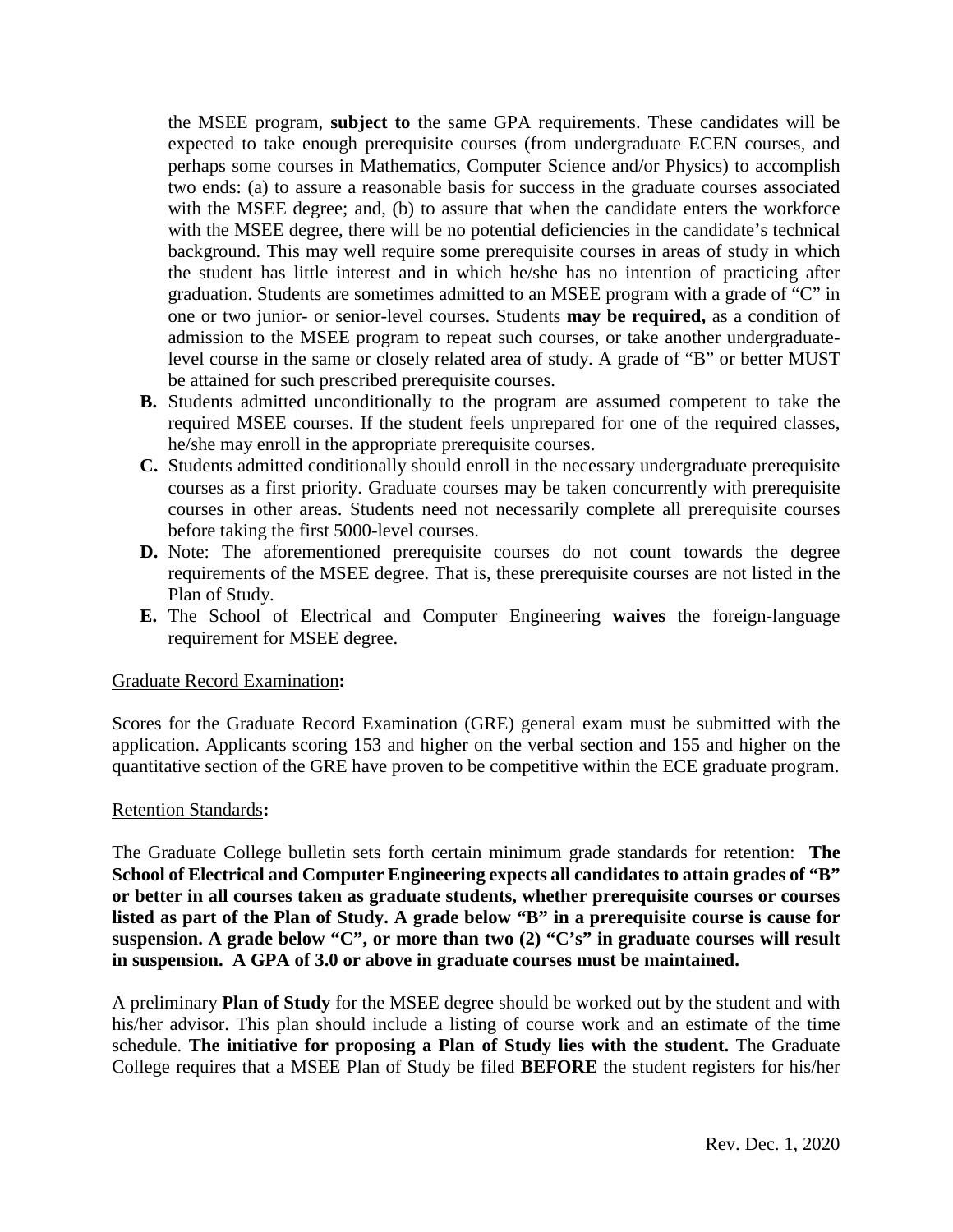17<sup>th</sup> hour of graduate credit. The approval of the student's advisor and two other faculty members as well as that of the Dean of the Graduate College is required for all MSEE Plans of Study.

Plans of Study may be revised from time to time; the revision is accomplished by submitting a new plan as outlined above. **The Graduate College REQUIRES that the final plan be filed before registration for the semester in which the necessary work for the degree will be completed.** 

# **THESIS DEFENSE:**

A candidate for the Master of Science degree is required to give an oral defense covering his/her thesis. The thesis and defense will be evaluated by the student's advisory committee consisting of the thesis advisor and two other ECE faculty members.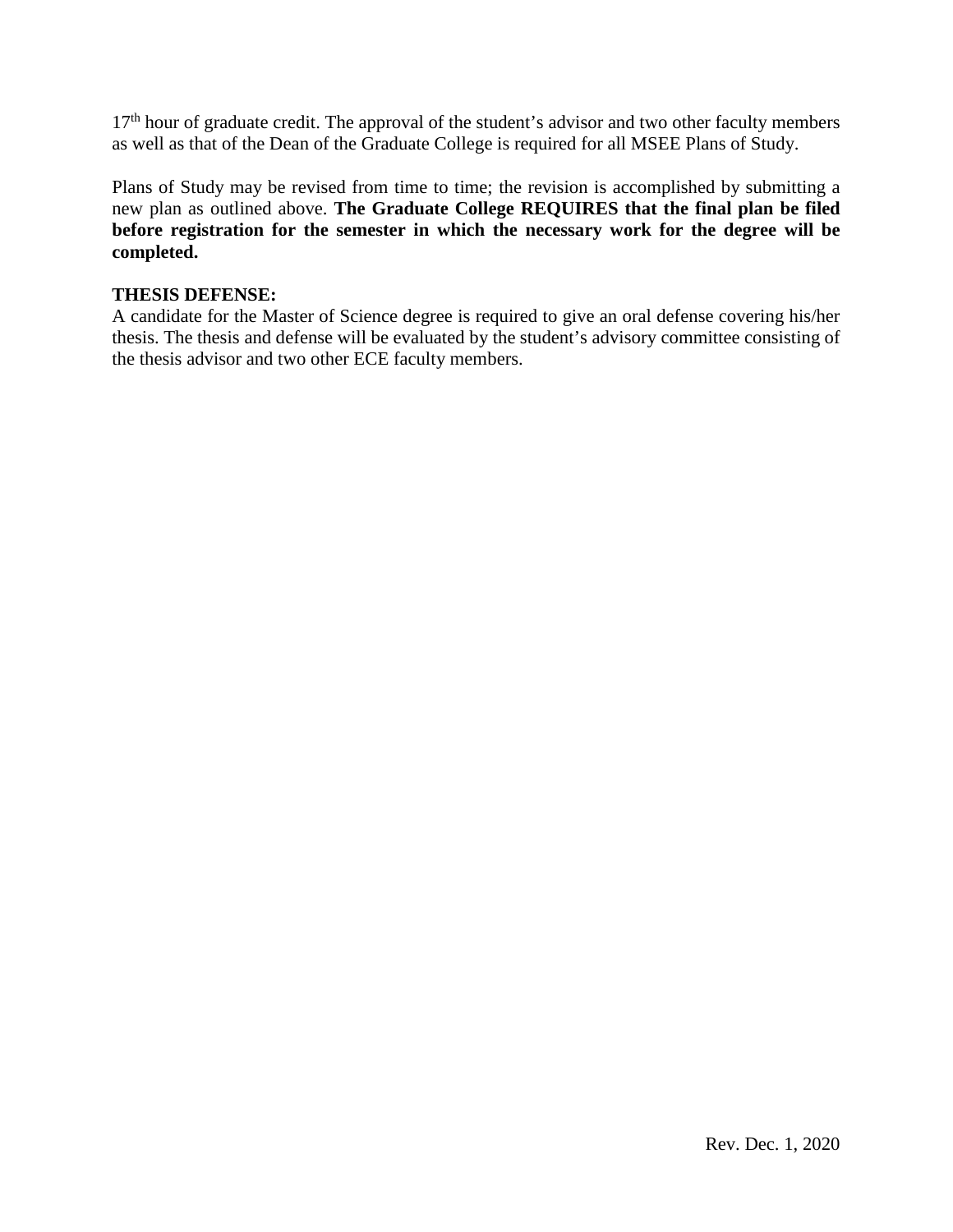# **DOCTOR OF PHILOSOPHY DEGREE:**

The Doctor of Philosophy (Ph.D.)Degree in Electrical Engineering is an academic, research-based degree for students who wish to advance the state-of-the-art in engineering science and technology through fundamental research. The Ph.D. degree prepares students for careers in academic, government, and industrial research.

Students who have filed notice with the Graduate College of intention to become a candidate for the Ph.D. Degree in Electrical Engineering will need an advisory committee. This committee will be chaired by a member of the Faculty of the School of Electrical and Computer Engineering and will include at least two additional ECE faculty, and should have representation of at least one other department in which the student contemplates taking course(s).

If a student already enrolled as a candidate for the MSEE degree wishes to file notice to become a candidate for the Ph.D. degree, he/she should petition the Graduate College to designate his/her advisor for the Master's program as his/her temporary Ph.D. advisor in order to preserve continuity in his/her program.

**The minimum requirement for the Doctoral Degree is 73 credit-hours beyond a Bachelor's Degree**. This includes credit for the dissertation. This requirement may, however, be increased at the discretion of the student's advisory committee. The degree requirements beyond the Bachelor's degree are summarized in the table below:

|                                                      |          | PhD (73 hrs.) |
|------------------------------------------------------|----------|---------------|
| <b>LECTURE COURSES</b>                               | 33 hours |               |
| <b>ECEN 6050 Prelim. PhD Research &amp; Proposal</b> | 3 hours  |               |
| <b>ECEN 6001 PhD Seminar Series</b>                  | 1 hour   |               |
| <b>ECEN 6000 Dissertation Research</b>               | 30 hours |               |
| ADDITIONAL GRADUATE LEVEL COURSES                    | 6 hours  |               |
|                                                      |          |               |

Additional PhDEE Degree Requirements:

- **A.** LECTURE COURSES excludes ECEN 5000 and ECEN 6000 (or equivalents).
- **B.** ADDITIONAL GRADUATE LEVEL COURSES may include lecture courses, Masters thesis (ECEN 5000 or equivalent), and/or dissertation research hours as approved by the student's graduate advisory committee.
- **C.** A maximum of 36 ECEN 6000 Dissertation Research hours may be applied to the PhD plan of study.
- **D.** A maximum of six (6) Master's thesis hours (ECEN 5000 or equivalent) may be applied to the PhD plan of study.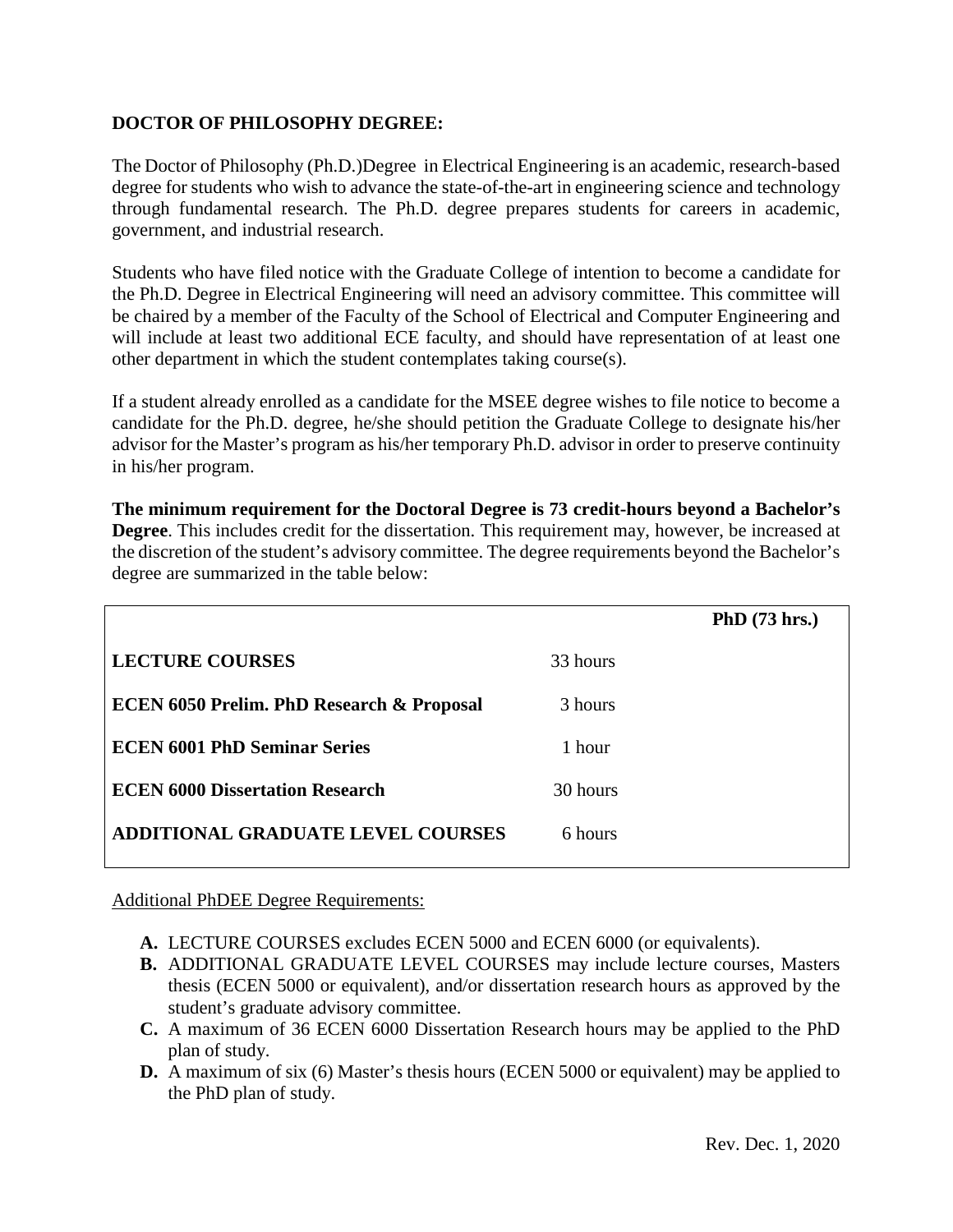- **E.** A maximum of 30 credit hours applied to a Master's plan of study may be applied to the PhD plan of study with approval of the advisory committee (i.e., 24 CH applied to LECTURE COURSES and 6 CH applied to ADDITIONAL GRADUATE LEVEL COURSES).
- **F.** Up to six (6) hours of ECEN 5070 Directed Studies and up to six (6) hours of ECEN 5080 may be included toward the Lecture Courses requirement with approval of the advisory committee. (ECEN 4xxx courses approved for graduate credit completed in the Spring 2020 semester or earlier are equivalent to ECEN 5080 in the Plan of Study.)
- **G.** ECEN 5030 and ENGL 5693 may not be applied to the PhD Plan of Study.
- **H.** The advisory committee may add additional credit hour requirements as appropriate.

The contents of an approved Plan of Study will be determined by the student and his/her advisory committee. Normally, the student will take all of the courses offered in at least the sequence of specialized graduate work embracing the field of interest in which he/she proposes to conduct research.

A sufficient concentration of subjects offered by one of the other departments of the Graduate College may be accepted as a minor if the faculty of the department involved is represented on the student's advisory committee.

The School of Electrical and Computer Engineering waives the foreign-language requirement for the Ph.D. Degree.

A student may apply for candidacy for the Ph.D. degree upon completing 30 credit-hours beyond the Master's degree or 60 credit-hours beyond the Bachelor's degree.

## Milestones:

**Initial Assessment Examination (ECEN 6050):** ECEN 6050, Preliminary Research and Proposal, will be used to evaluate the student's ability to perform independent research on an advanced topic. Note that the research should be *independent*, but it is not necessarily *original* research. The student will provide his/her Ph.D. committee with a document that details his/her research (two weeks before the presentation). In the presentation, the student will summarize his/her research in an oral presentation to the advisory committee and make a recommendation on how the current state-of-the-art might be extended through novel research. Students will receive minimal guidance from the advisor during the preparation of the 6050 document. The submitted document and oral presentation must primarily reflect the student's own work. Students who enter the Ph.D. program with a Master's degree must enroll in ECEN 6050 in their first semester of study. Students who enter the Ph.D. program with a Bachelor's degree must enroll in ECEN 6050 in the semester in which they will complete 24 credit hours toward the Ph.D. The oral examination must be taken prior to beginning the semester following the semester of enrollment. The advisory committee has the option of assigning an incomplete grade in ECEN 6050 to students who do not successfully pass the examination on the initial attempt. In this case, the student must repeat and pass the examination prior to the completion of the semester following the semester of enrollment.